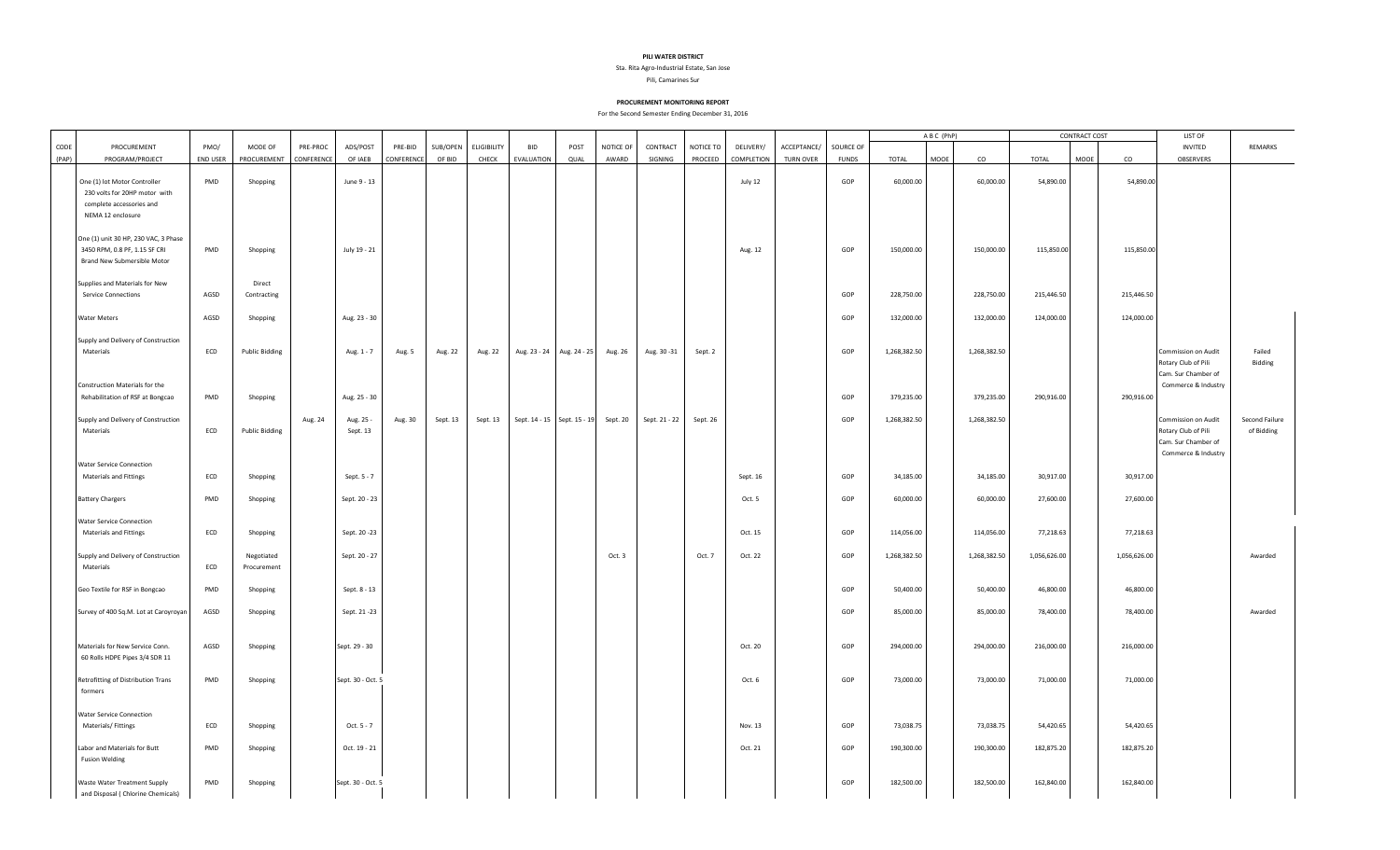|                   |                                                                                                                  |            |                       |            |              |            |          |                    |              |              |           |              |           |            |                  |              | ABC (PhP)    |      | <b>CONTRACT COST</b> |              | LIST OF    |                                                                                                       |                              |
|-------------------|------------------------------------------------------------------------------------------------------------------|------------|-----------------------|------------|--------------|------------|----------|--------------------|--------------|--------------|-----------|--------------|-----------|------------|------------------|--------------|--------------|------|----------------------|--------------|------------|-------------------------------------------------------------------------------------------------------|------------------------------|
| $\texttt{CODE}{}$ | PROCUREMENT                                                                                                      | PMO/       | MODE OF               | PRE-PROC   | ADS/POST     | PRE-BID    | SUB/OPEN | <b>ELIGIBILITY</b> | <b>BID</b>   | POST         | NOTICE OF | CONTRACT     | NOTICE TO | DELIVERY/  | ACCEPTANCE/      | SOURCE OF    |              |      |                      |              |            | INVITED                                                                                               | REMARKS                      |
| (PAP)             | PROGRAM/PROJECT                                                                                                  | END USER   | PROCUREMENT           | CONFERENCE | OF IAEB      | CONFERENCE | OF BID   | CHECK              | EVALUATION   | QUAL         | AWARD     | SIGNING      | PROCEED   | COMPLETION | <b>TURN OVER</b> | <b>FUNDS</b> | TOTAL        | MOOE | CO                   | TOTAL        | MOOE<br>CO | OBSERVERS                                                                                             |                              |
|                   | Supply and Delivery of One (1)<br>Unit 75KVA 460 Volts, 3 Phase<br>Silent Type Gen Set                           | PMD        | <b>Public Bidding</b> |            | Oct. 5 - 11  | Oct. 10    | Oct. 26  | Oct. 26            | Oct. 27 - 28 | Oct. 28 - 31 |           |              |           |            |                  | GOP          | 600,000.00   |      | 600,000.00           |              |            | Commission on Audit<br>Rotary Club of Pili<br>Cam. Sur Chamber of<br>Commerce & Industry              | <b>Failed Bidding</b>        |
|                   | Supply, Installation and Commis-<br>sioning of One (1) Lot Electro-<br>Mechanical Equipment and<br>Appurtenances | ECD        | <b>Public Bidding</b> |            | Oct. 5 -11   | Oct. 10    | Oct. 26  | Oct. 26            | Oct. 27 - 28 | Oct. 28 - 31 | Nov. 3    | Nov. 4 - 7   | Nov. 10   |            |                  | GOP          | 2,666,000.00 |      | 2,666,000.00         | 2,270,500.00 |            | 2,270,500.00 Commission on Audit<br>Rotary Club of Pili<br>Cam. Sur Chamber of<br>Commerce & Industry | Awarded                      |
|                   | Supply and Delivery of One (1)<br>Unit Light Cargo Truck and One<br>(1) Unit Light Delivery Van                  | AGSD       | <b>Public Bidding</b> |            | Oct. 5 - 11  | Oct. 10    | Oct. 26  | Oct. 26            | Oct. 26 - 28 | Oct. 28 - 31 |           |              |           |            |                  | GOP          | 3,000,000.00 |      | 3,000,000.00         |              |            | Commission on Audit<br>Rotary Club of Pili<br>Cam. Sur Chamber of                                     | <b>Failed Bidding</b>        |
|                   | <b>Water Service Connection</b><br>Materials/Fittings                                                            | AGSD       | Shopping              |            | Oct. 13 - 17 |            |          |                    |              |              |           |              |           |            |                  | GOP          | 241,712.50   |      | 241,712.50           | 194,603.00   | 194,603.00 | Commerce & Industry                                                                                   |                              |
|                   | <b>Construction Materials (Barbed</b><br>Wire and Combat Fence)                                                  | ECD        | Shopping              |            | Oct. 14 -17  |            |          |                    |              |              |           |              |           | Nov. 3     |                  | GOP          | 59,475.00    |      | 59,475.00            | 46,729.00    | 46,729.00  |                                                                                                       |                              |
|                   | Security Surveillance and<br><b>Detection Equipment</b>                                                          | AGSD       | Shopping              |            | Oct. 17 -19  |            |          |                    |              |              |           |              |           | Nov. 10    |                  | GOP          | 77,100.00    |      | 77,100.00            | 60,199.00    | 60,199.00  |                                                                                                       |                              |
|                   | Supply and Delivery of Pipes<br>and Fittings                                                                     | AGSD       | <b>Public Bidding</b> |            | Oct. 20 - 26 | Oct. 25    | Nov. 8   | Nov. 8             | Nov. 9 - 10  | Nov. 10 - 11 | Nov. 14   | Nov. 15 - 16 | Nov. 18   |            |                  | GOP          | 1,985,263.75 |      | 1,985,263.75         | 1,907,794.00 |            | 1,907,794.00 Commission on Audit<br>Rotary Club of Pili<br>Cam. Sur Chamber of                        | Awarded                      |
|                   | 60 Rolls HDPE Pipes 3/4" SDR 11                                                                                  | AGSD       | Shopping              |            | Oct. 24 - 25 |            |          |                    |              |              |           |              |           | Nov. 9     |                  | GOP          | 294,000.00   |      | 294,000.00           | 185,535.00   | 185,535.00 | Commerce & Industry                                                                                   |                              |
|                   | Assorted Fittings (NLC)                                                                                          | AGSD       | Direct<br>Contracting |            |              |            |          |                    |              |              | Oct. 28   |              |           |            |                  | GOP          | 430,600.00   |      | 430,600.00           | 423,094.00   | 423,094.00 |                                                                                                       |                              |
|                   | <b>Water Service Connection</b><br>Materials/Fittings                                                            | ECD        | Shopping              |            | Oct. 25 - 27 |            |          |                    |              |              |           |              |           | Nov. 18    |                  | GOP          | 125,193.00   |      | 125,193.00           | 97,798.56    | 97,798.56  |                                                                                                       |                              |
|                   | Furniture Parts and Accessories                                                                                  | <b>OGM</b> | Shopping              |            | Oct. 24 - 28 |            |          |                    |              |              |           |              |           | Dec. 9     |                  | GOP          | 60,000.00    |      | 60,000.00            | 46,000.00    | 46,000.00  |                                                                                                       |                              |
|                   | Supply and Delivery of One (1)<br>Unit Light Cargo Truck and One<br>(1) Unit Light Delivery Van                  | AGSD       | <b>Public Bidding</b> |            | Nov. 2 - 8   | Nov. 7     | Nov. 21  | Nov. 21            | Nov. 22      | Nov. 23 - 24 |           |              |           |            |                  | GOP          | 3,000,000.00 |      | 3,000,000.00         |              |            | Commission on Audit<br>Rotary Club of Pili<br>Cam. Sur Chamber of<br>Commerce & Industry              | Second Failure<br>of Bidding |
|                   | Procurement of Security<br>Services                                                                              | AGSD       | <b>Public Bidding</b> |            | Nov. 9 - 15  | Nov. 14    | Nov. 28  | Nov. 28            | Nov. 29      | Dec. 1 - 2   | Nov. 5    | Nov. 6       | Nov. 7    |            |                  | GOP          | 2,136,000.00 |      | 2,136,000.00         | 2,115,870.58 |            | 2,115,870.58 Commission on Audit<br>Rotary Club of Pili<br>Cam. Sur Chamber of<br>Commerce & Industry | Awarded                      |
|                   | <b>Water Service Connection</b><br>Materials/Fittings                                                            | ECD        | Shopping              |            | Nov. 9 - 16  |            |          |                    |              |              |           |              |           | Dec. 18    |                  | GOP          | 110,586.00   |      | 110,586.00           | 94,321.00    | 94,321.00  |                                                                                                       |                              |
|                   | Accountable Forms (Official<br>Receipts - Looseleaf)                                                             | FCD        | Shopping              |            | Nov. 11 - 18 |            |          |                    |              |              |           |              |           |            |                  | GOP          | 72,000.00    |      | 72,000.00            | 31,500.00    | 31,500.00  |                                                                                                       |                              |
|                   | 300mm Ø Spiral Welded Steel<br>Casing with thickness of 9mm,<br>6 meters length ASTM A-139,<br>Grade SS-400      | PMD        | Shopping              |            | Nov. 21 - 23 |            |          |                    |              |              |           |              |           |            |                  | GOP          | 62,000.00    |      | 62,000.00            | 61,800.00    | 61,800.00  |                                                                                                       |                              |
|                   | Supply and Delivery of One (1)<br>Unit 75KVA 460 Volts, 3 Phase<br>Silent Type Gen Set                           | ECD        | <b>Public Bidding</b> |            | Nov. 11 - 17 | Nov. 16    | Dec. 1   | Dec. 1             | Dec. 2       | Dec. 5 - 6   |           |              |           |            |                  | GOP          | 600,000.00   |      | 600,000.00           |              |            | Commission on Audit<br>Rotary Club of Pili<br>Cam. Sur Chamber of                                     | Second Failure<br>of Bidding |